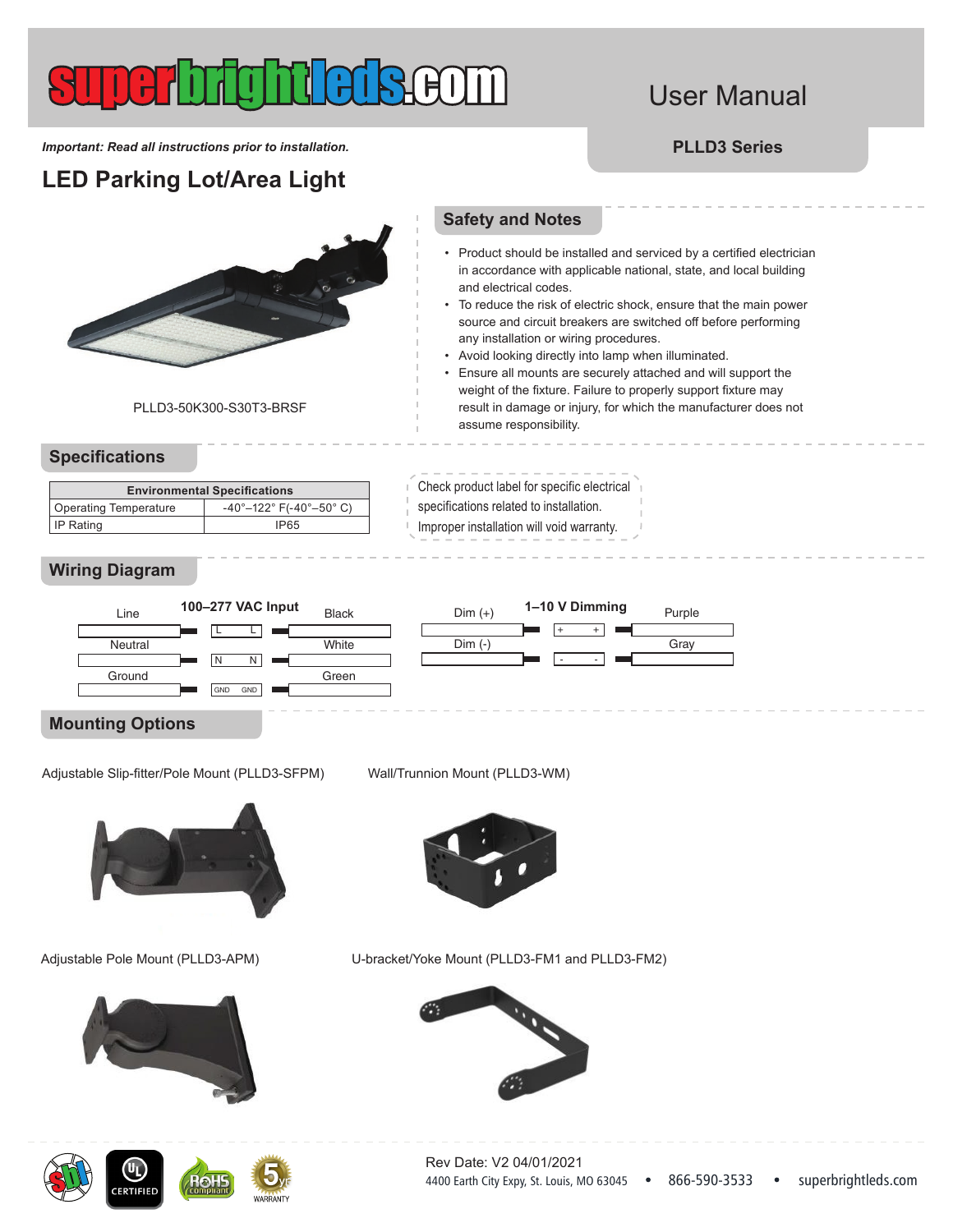# User Manual

Square and Round Pole Mounting Only

*Important: Read all instructions prior to installation.* **PLLD3 Series**

## **LED Parking Lot/Area Light**

### **Pole/Post Knuckle Mount (PLLD3-SFPM) Installation**

### **Pole/Post Installation**

- 1. Remove included slip-fitter mount.
- 2. Disassemble mount and run wiring through it.
- 3. Reassemble mount.
- 4. Attach mount to light.
- 5. Drill mounting holes in pole/post and attach mount. *Note: Installation on square poles will not require round pole adapter plate or gasket. See illustration.*
- 6. With supply power off, use access panel to connect wiring.
- 7. Rotate light to desired angle and tighten adjustment screw.

### **Slip-fitter Installation**

- 1. Remove included slip-fitter mount.
- 2. Disassemble mount and run wiring through it.
- 3. Reassemble mount. *Note: Discard Pole/Post mount components.*
- 4. Attach mount to light.
- 5. With supply power off, connect wiring.
- 6. Slide mount over pole/post and secure in place. The maximum pole/post diameter is 2.375 in.
- 7. Rotate light to desired angle and tighten adjustment screw.





Round Pole Mounting Only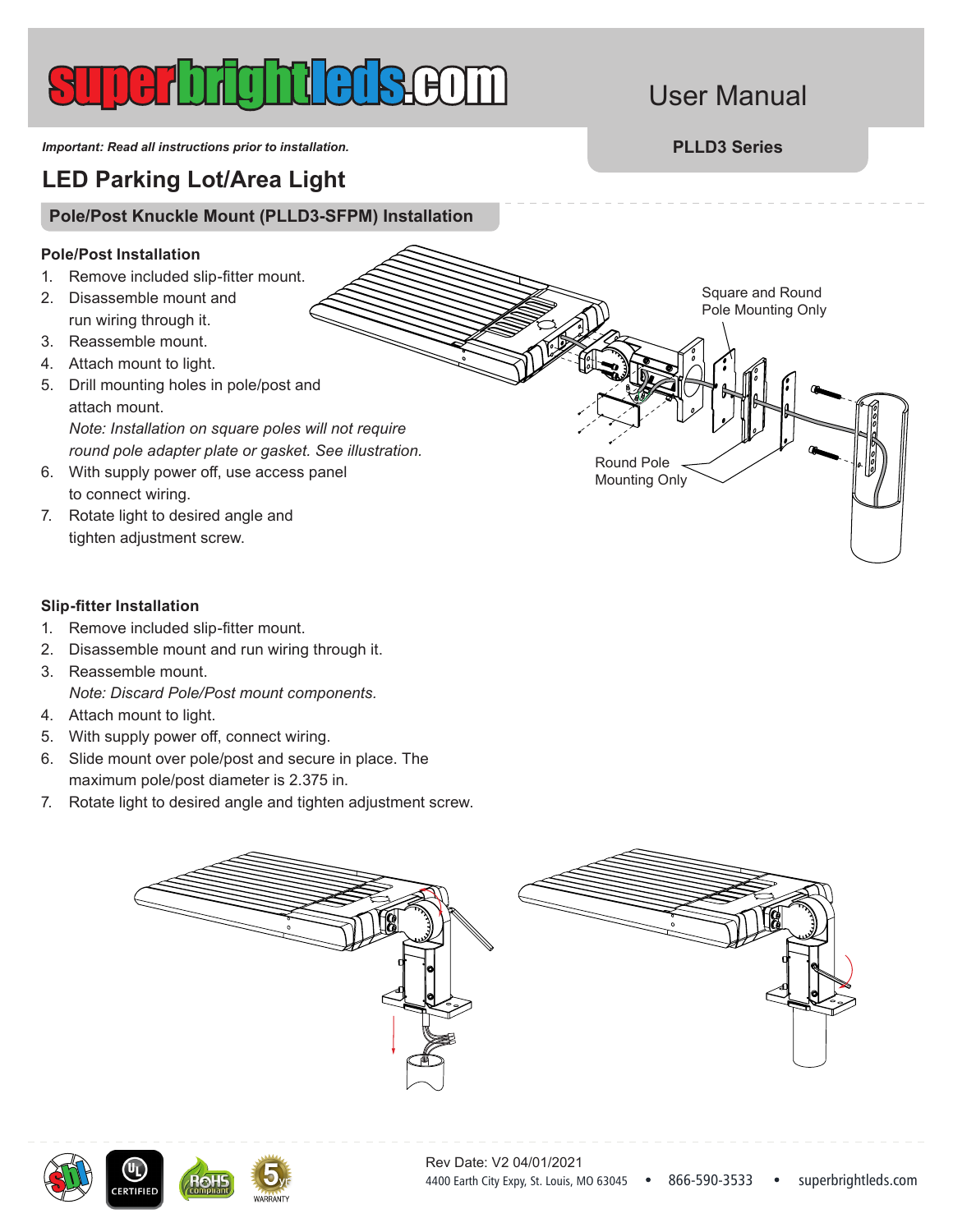# User Manual

*Important: Read all instructions prior to installation.* **PLLD3 Series**

## **LED Parking Lot/Area Light**

### **Adjustable Pole/Post Mount (PLLD3-APM) Installation**

- 1.Remove included slip-fitter mount.
- 2.Remove side access plate cover on mount.
- 3.Run wiring through the flange that attaches to the light.
- 4.Secure flange to light.
- 5.Make appropriate mounting and wiring holes in pole/post and attach mount to pole/post.
- 6.With supply power off, use side access to connect wiring.
- 7. Loosen adjustment bolt to adjust angle. Rotate light to desired angle and tighten adjustment screw.
- 8.Re-install side access plate cover.

### **U-bracket/Yoke Mount (PLLD3-FM1, PLLD3-FM2) Installation**

- 1.Remove included slip-fitter mount.
- 2.Use U-bracket mount as a template to make mounting holes on wall/surface and install hardware.
- 3.Attach the light to the bracket
- 4.Mount light to surface.
- 5.With supply power off, connect wiring.
- 6.Once installation is complete, the position locking bolts can be removed and the center trunnion bolts can be loosened to adjust the mounting angle of the light. Reinstall the position locking bolts and retighten center bolt when the desired angle is achieved.